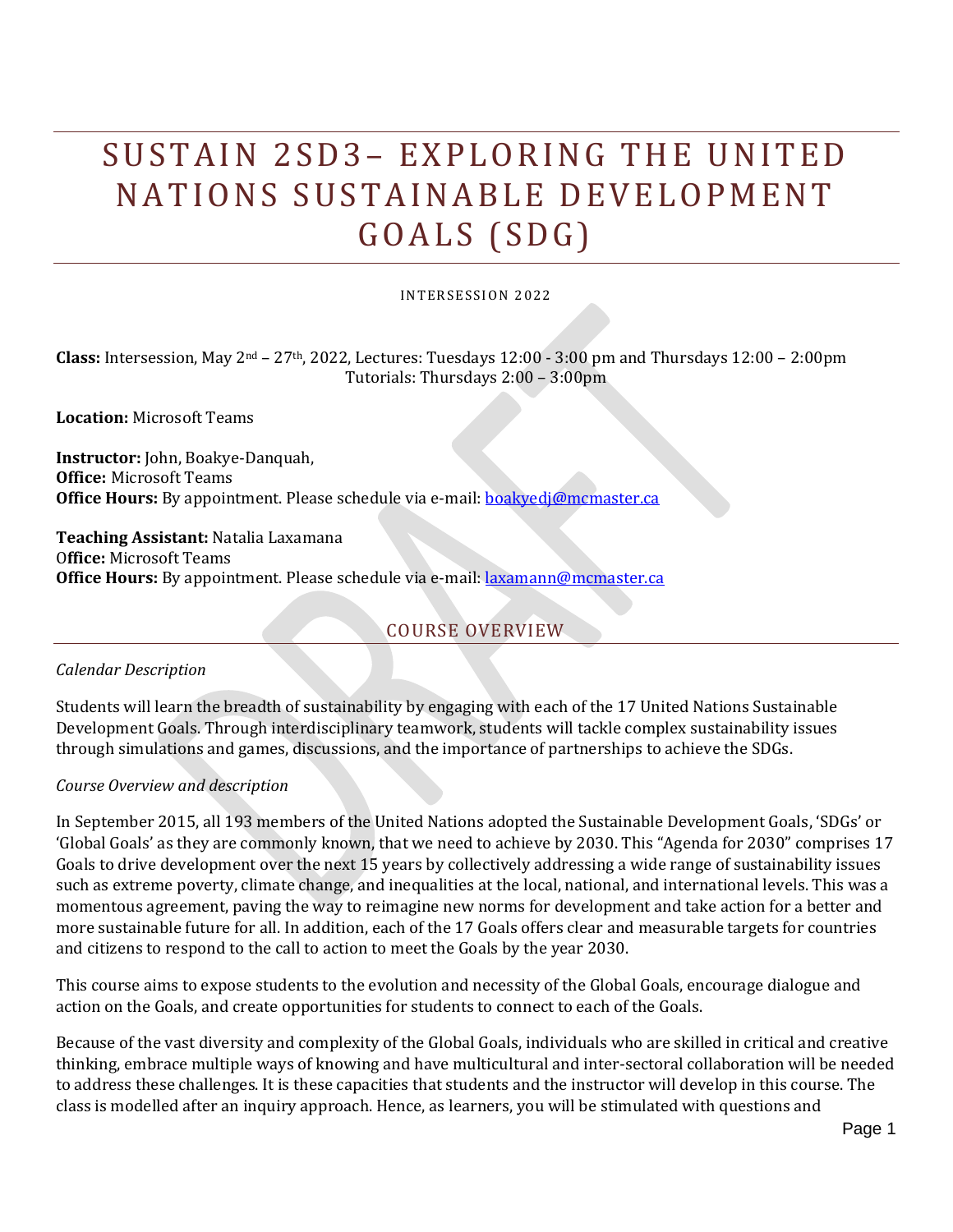information about several sustainability issues, and you will be expected to construct new knowledge and understanding. As an instructor, I will approach you as a facilitator to guide you as you explore each of the Global Goals. As a facilitator, I do not have all the answers; I aim to guide and give you the resources and opportunities to unleash your creative thinking.

I am looking forward to learning from your insights, experiences, and creative thinking. I encourage you to be active participants; be willing to share, learn from and work with others.

Participation, collaboration, and leadership skills are essential components of this course. Learning strategies to strengthen your skills include class exercises, role-playing through simulation and debates, critical reflections, discussions, and quizzes. To be successful, you will need to listen, form collaborations, work effectively within and across diverse groups, and resolve conflicts.

# COURSE LEARNING OBJECTIVES

By the end of the course, students will be able to:

- Map the history and the framework of the Sustainable Development Goals through research, class discussions, and quizzes
- Understand and evaluate each of the 17 SDGs and their related problems through class discussions, reflective exercises, and written reports
- Demonstrate an understanding of the connections between the 17 Goals and the challenges to achieving them through social simulation activities, discussions, and reflections
- Collaborate with others to gain a deeper understanding of and propose solutions to the SDGs through group projects and simulated exercises

# COURSE STRUCTURE

SUSTAIN 2SD3 is focused on exposing students to the daunting social and ecological challenges facing humanity and presenting opportunities for dialogue and action to address these challenges. To enable students to achieve the course learning outcomes, students will be supported with reading and learning resources, role-playing exercises, facilitated class and group discussions, short quizzes and debates, and opportunities to interact with sustainability champions or practitioners. Students should expect to spend approximately 3-5 hours/week either independently or collaborate with group members outside of class time.

A unique aspect of this course is that students will participate in various social simulation exercises and games to help them develop practical understanding of the Global Goals and experience how to support and take action to help achieve the Goals.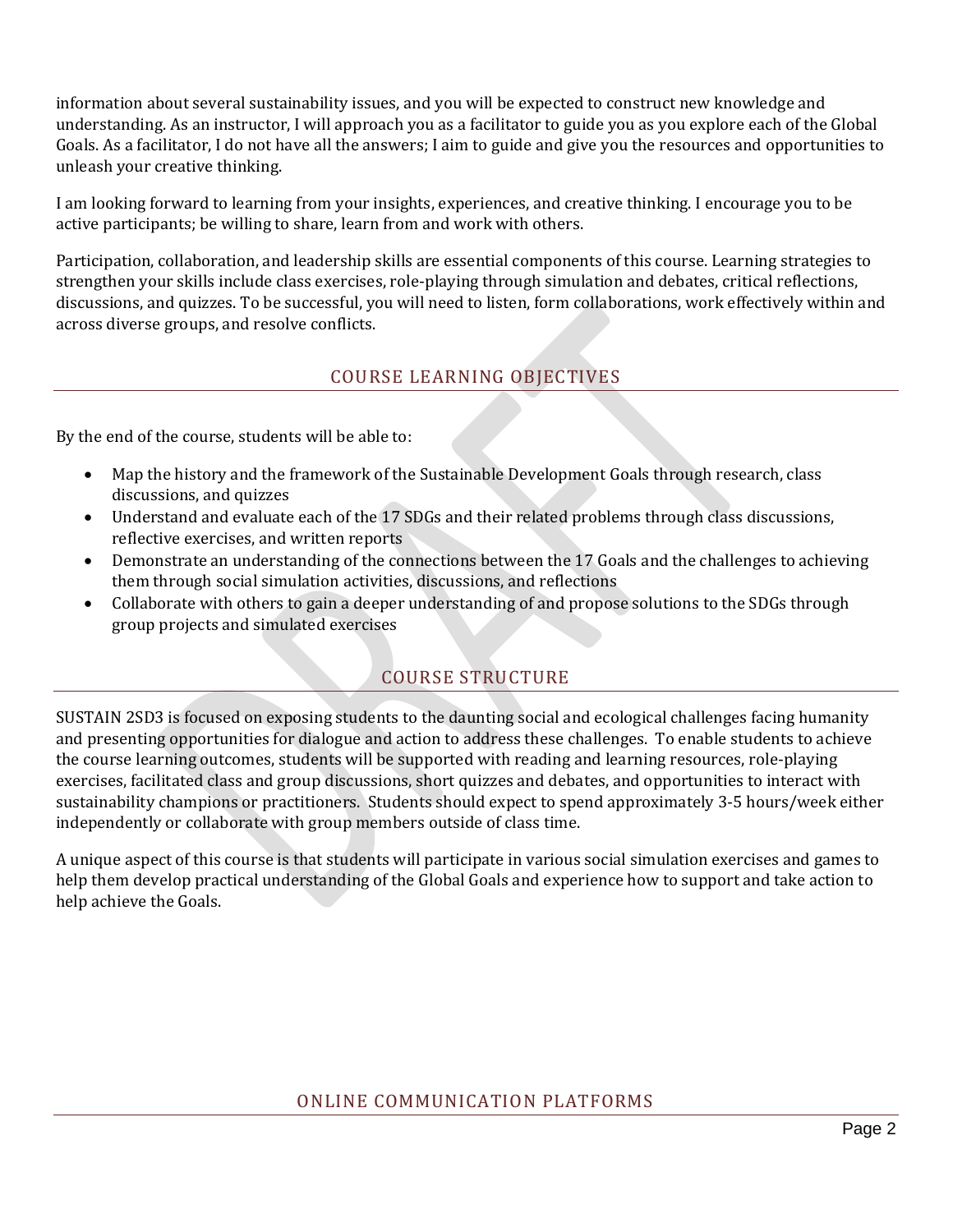This course uses Avenue to Learn to post assignments, rubrics, readings, and other notices. Therefore, it is important to visit Avenue to Learn regularly to be kept informed of any new information. Most course assignments will be submitted via Avenue to Learn [\(http://avenue.mcmaster.ca/\)](http://avenue.mcmaster.ca/).

Classes will take place using Microsoft Teams.

Additional non-course-specific information, including events and opportunities, will be shared using MacSustain social media platforms, specifically [Facebook,](https://www.odi.org/sites/odi.org.uk/files/resource-documents/11329.pdf) [Instagram,](https://uk.sagepub.com/sites/default/files/upm-binaries/32441_01_Bolton_3e_Ch_01.pdf) and sometimes [Twitter.](https://twitter.com/MacSustain)

# REQUIRED READINGS, INSTRUCTIONAL VIDEOS, AND LEARNING RESOURCES

Consistent with the Sustainable Future Program goals, all readings and learning resources are available via open access and can be found on Avenue to Learn.

**Required Reading:** None. However, weekly readings will be provided.

# THE 17 ROOMS MEETING

At the beginning of the course, each student will be expected to select one of the SDGs. Two-three pairs of students who choose the same SDG will constitute a group. As a group, you will become 'experts' on the specific SDG assigned to you. Thus, you will guide the rest of the class to learn about the specific goal. Also, your knowledge of the SDG assigned to your group will form the basis for the final report and presentation.

# SIMULATION ACTIVITIES

## SIMULATION PREP

Students will take part in two social simulations. Prior to each simulation, students will be put in groups randomly assigned by the instructor. In addition to other assigned roles for each simulation, each group would be expected to nominate a note-taker, a timekeeper, facilitator, and presenter to enhance practical group activities and enable effective reporting to the whole class. Also, for each simulation, a limited set of instructions will be provided to students before the simulation. This is because most of the learning will take place through discovery and learning by doing.

## SIMULATION 1

• World's Future: This simulation is focused on three countries at different stages of development that are working to achieve the SDGs. Students will act as players who adopt high-level leadership roles within the countries to address the SDGs in the simulation. The simulation is played online, and students work in 10- 15 to make crucial decisions for their virtual country. More information will be provided.

#### SIMULATION 2

• Climate Action: This is a simulated emergency climate summit organized by the United Nations that convenes global stakeholders to establish a concrete plan to limit warming and address climate change. The simulation is played online and in groups of 10-15 players. More information will be provided.

#### SIMULATION DEBRIEF AND REFLECTION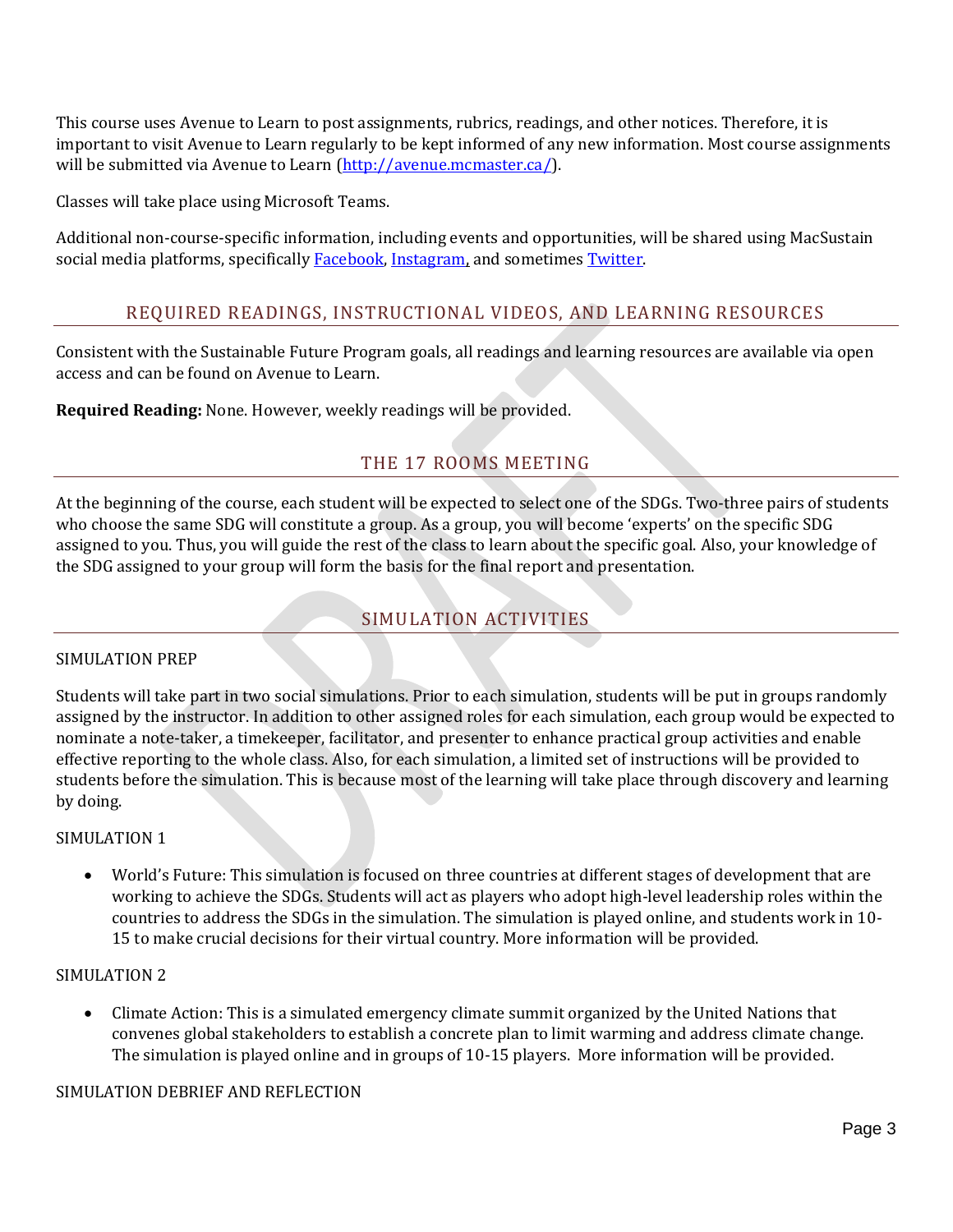• After each simulation, your instructor will evaluate how each group managed to achieve the goals set for their country. Outside of class hours, each group would also be expected to reflect on their experience working together and with other countries to achieve the Goals.

## EVALUATION

1. Mid-term quiz (Individual): 1 @ 10% *D U E : May 17 (pre-class)*

There will be 1 Mid-term quiz in the course aimed to test students' comprehension and reinforce their recall of key concepts. The quiz will be held in class in Week 3 and would cover the reading list from Weeks 1 and 2. The quiz will be held in the first 20mins of the class.

*2. Reflections on Simulations (Individual): 2 @ 15% each D U E : 5pm May 13 & 23*

There are two simulations to be played in this course. Following each simulation, students are to debrief with their group and reflect on their experiences in the simulation. Reflections will focus on your experience and on what you feel are the most critical parts, as they relate to your learning. Respond to each of the following within your reflection:

1. What was the biggest challenge your group experienced, what caused it and what was the effect, and how did you respond to it? (Temporal Progression, Important Aspects of the Experience, Cause & Effect Relationships) (/2 marks)

2. What could you have done to avoid the challenge or respond to it differently? What outcome might you expect with this alternative response? (Other Possible Responses) (/2 marks)

3. What was your groups most significant success, what did you learn from it, and how will you use your learning in the future? (Cause and Effect Relationship, Planning & Future Practices) (/2 marks)

4. What did this simulation teach you about the SDGs/Climate Solutions, and how? (Cause & Effect Relationships) (/4 marks)

5. If the simulations included decision-makers, what do you think they might learn from this experience? (Personal Thoughts & Feelings, Planning & Future Practices) (/2 marks)

6. How has your understanding of sustainability changed because of this experience, and what are you curious to know more about? (Personal Thoughts & Feelings, Planning & Future Practices) (/3 marks).

Evaluation will be based on the Reflective Learning Framework. A Guide, Online Workshop, and Rubric Handout can be found online here: [https://asp.mcmaster.ca/experiential-learning-project-opportunities-](https://asp.mcmaster.ca/experiential-learning-project-opportunities-2/experiential-learning-project-resources/)[2/experiential-learning-project-resources/](https://asp.mcmaster.ca/experiential-learning-project-opportunities-2/experiential-learning-project-resources/)

**Note**: While you will not be assessed on spelling and grammar errors, up to a maximum of 5% of marks will be deducted for consistent spelling mistakes and grammatical errors.

3. SDG Action Report Presentation *(Group): 10% - oral presentation D U E : May 27th*

Each group from the 17 Rooms will provide a short presentation summarizing their written report (see below) relating to the assessment of McMaster's stated commitments towards the SDGs. All presentations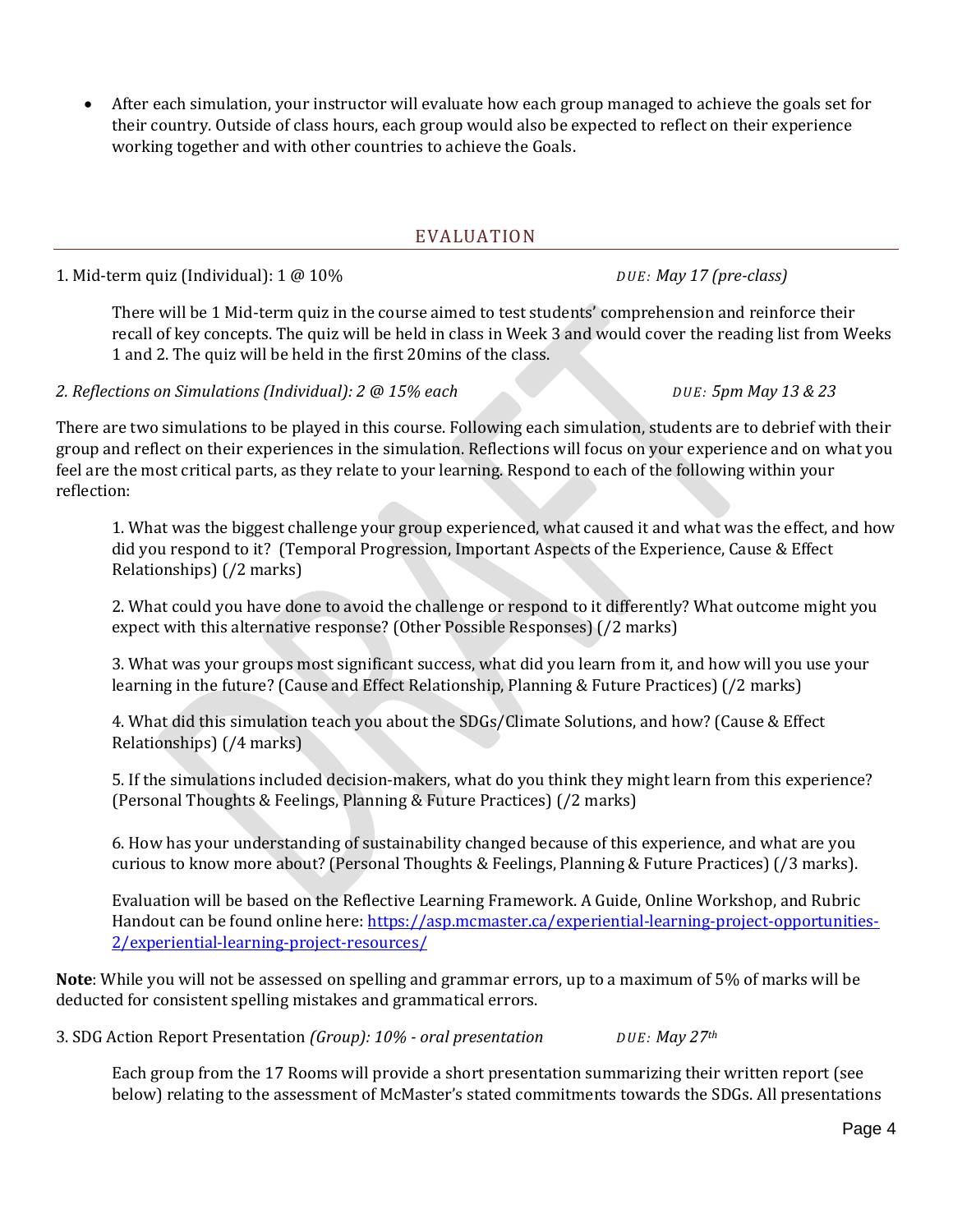should be pre-recorded and submitted by Tuesday, May 25<sup>th</sup> at 5 pm via Avenue to Learn. The purpose of this presentation is to share your findings and to polish your presentation skills. The rubric for the presentation is shown in the table below.

| <b>Rubric for group oral presentation</b> |  |  |
|-------------------------------------------|--|--|
|-------------------------------------------|--|--|

|                    |                                                                                                              | Marks (out of 10)  |                   |                      |
|--------------------|--------------------------------------------------------------------------------------------------------------|--------------------|-------------------|----------------------|
|                    |                                                                                                              | $0$ (not at all or | 1 (lacked         | 2 (comprehensive/    |
|                    |                                                                                                              | missing)           | information & /or | clearly articulated) |
| Criteria/objective |                                                                                                              |                    | clarity)          |                      |
| $\mathbf{1}$ .     | Was the SDG, including targets and indicators, clearly<br>articulated and contextualized?                    |                    |                   |                      |
| 2.                 | Did the group explain McMaster's commitment, efforts,<br>activities, actions, and ambitions towards the SDG? |                    |                   |                      |
| Β.                 | Did the group identify the specific solution(s) to<br>achieve or advance the SDG at McMaster?                |                    |                   |                      |
| 4.                 | Did the group identify a challenge and an opportunity<br>to implement their proposed solution?               |                    |                   |                      |
| 5.                 | Was the presentation ordered logically, clear, eligible<br>and concise?                                      |                    |                   |                      |

4. SDG Action Report *(Group): 30%* - written report Due*: June 2nd @ 6:00pm*

At the end of the course, each group from the 17 Rooms will prepare a written report on how to localize their specific SDGs, focusing on how McMaster can promote or 'action' or 'advance' the SDG. The report should provide:

- Demonstrates knowledge of the SDG, including relevant targets and indicators and an understanding of other SDGs commonly linked presented during presentation introduction.
- Demonstrates understanding of McMaster's efforts, activities, actions, and ambitions by briefly describing research methodology and key findings.
- Assess McMaster's stated commitments, justifying your assessment with your knowledge of SDGs and the University's work to date.
- Propose two solutions to achieve or advance the SDG at McMaster. Describe who needs to be involved within or external to the University.
- Describe one key challenge and one key opportunity to implementing your proposed action and how you might overcome or take advantage of it.
- Describe how achieving the specific SDG might affect (positively or negatively) one other SDG.

The report should not exceed 2000 words. A first draft highlighting the group's initial thoughts and ideas should be submitted to the Instructor one week before the final class. The complete rubric is shown below.

|                    |                                                   | Marks (out of 30) |                   |                      |
|--------------------|---------------------------------------------------|-------------------|-------------------|----------------------|
|                    |                                                   | 1 (not at all or  | 2 (lacked)        | 3 (comprehensive/    |
| Criteria/objective |                                                   | missing key       | information & /or | clearly articulated) |
|                    |                                                   | parts)            | clarity)          |                      |
|                    | Demonstrates knowledge of the SDG, including      |                   |                   |                      |
|                    | relevant targets and indicators.                  |                   |                   |                      |
|                    | Demonstrates understanding of McMaster's efforts, |                   |                   |                      |
|                    | activities, actions, and ambitions to the SDG     |                   |                   |                      |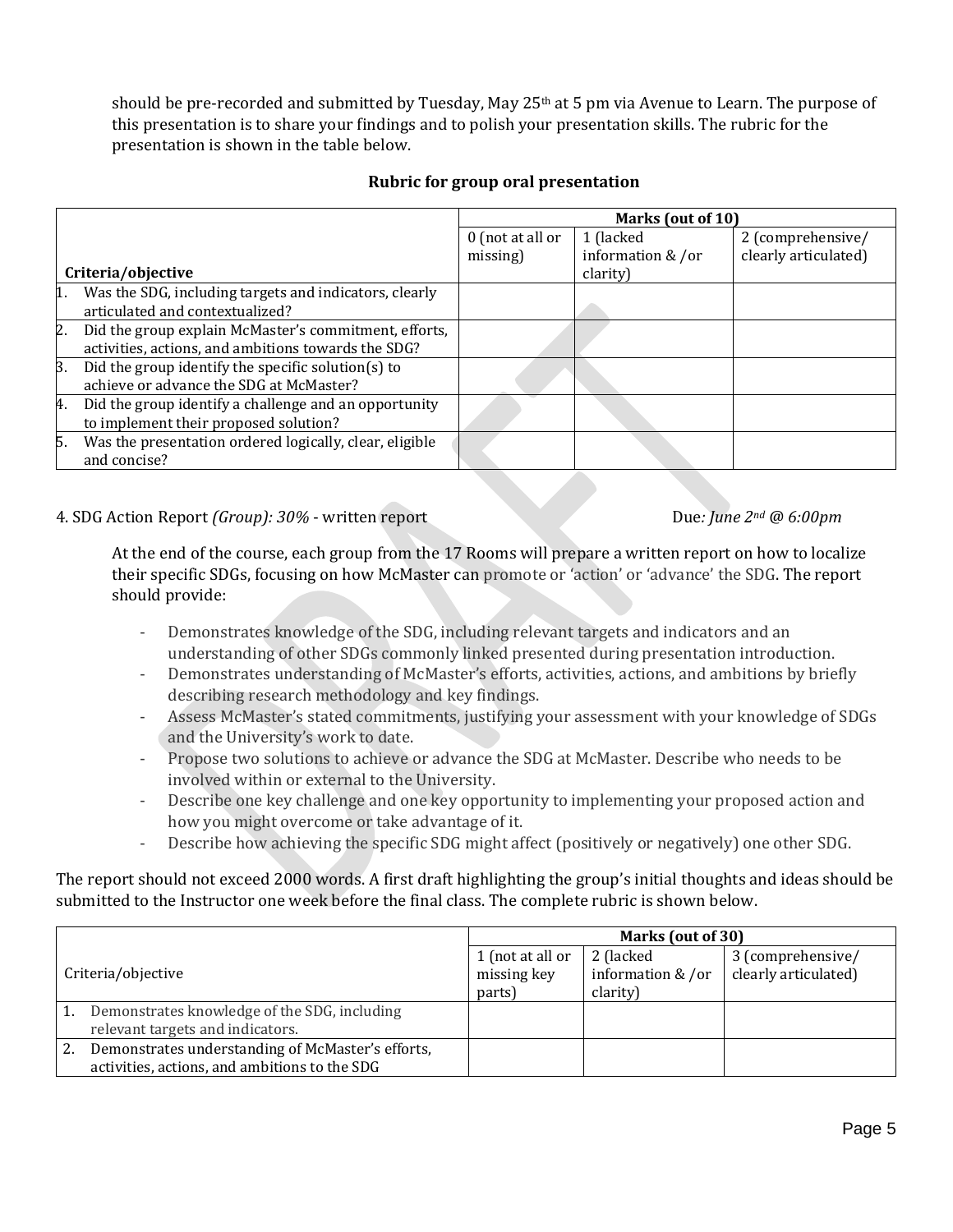| 3. | Assess McMaster's stated commitments and justify the<br>assessment with their knowledge of SDGs and the<br>University's work to date                                 |  |  |
|----|----------------------------------------------------------------------------------------------------------------------------------------------------------------------|--|--|
| 4. | Clearly proposes and articulates two solutions to<br>achieve or advance the SDG at McMaster                                                                          |  |  |
| 5. | Describes who needs to be involved within or external<br>to the University to advance the solution                                                                   |  |  |
| 6. | Describes one key challenge and one key opportunity<br>to implementing their proposed action and how to<br>overcome or take advantage of it                          |  |  |
| 7. | Explains how achieving the specific SDG might affect<br>(positively or negatively) two other SDGs                                                                    |  |  |
| 8. | List and report on all sources consulted for information<br>in the appropriate format (Use APA)                                                                      |  |  |
| 9. | Professionally produced report - does not exceed the<br>word limit, uses appropriate font size (12pt) and font<br>style (New Times Roman) and is logically presented |  |  |
|    | 10. Grammar and spell-check                                                                                                                                          |  |  |

#### 6. Discussion Board: 2 @ 5% each

The Instructor will pose one open-ended question, one in the first week and another in the second week. The question will be posted each week on Monday (6:00 am). Students must respond twice, once by Wednesday (9:00 pm) and again by Sunday (9:00 pm), to demonstrate dialogue and social learning. In addition, marks will be given meaningful contributions by answering a question or posing a thoughtful question related to the discussion theme.

#### 7. Class Participation: 10%

Your final grade includes 10% allocated to your attendance in class and participation in group activities. This google link: [Sustain 2SD3 Group Participation Tracking](https://docs.google.com/spreadsheets/d/1Bj59AtzRE7tjLFQJF7ExStLNjRezzLh8g4U3viv_hDg/edit#gid=88149033) - Google Sheets will be used to track participation in group project activities. Class participation will be monitored by TA and is based off class attendance and participation to discussions. Please inform the TA asap if you are unable to attend class.

Note: Participation may be verbal, via discussion in chat, sending relevant links, etc.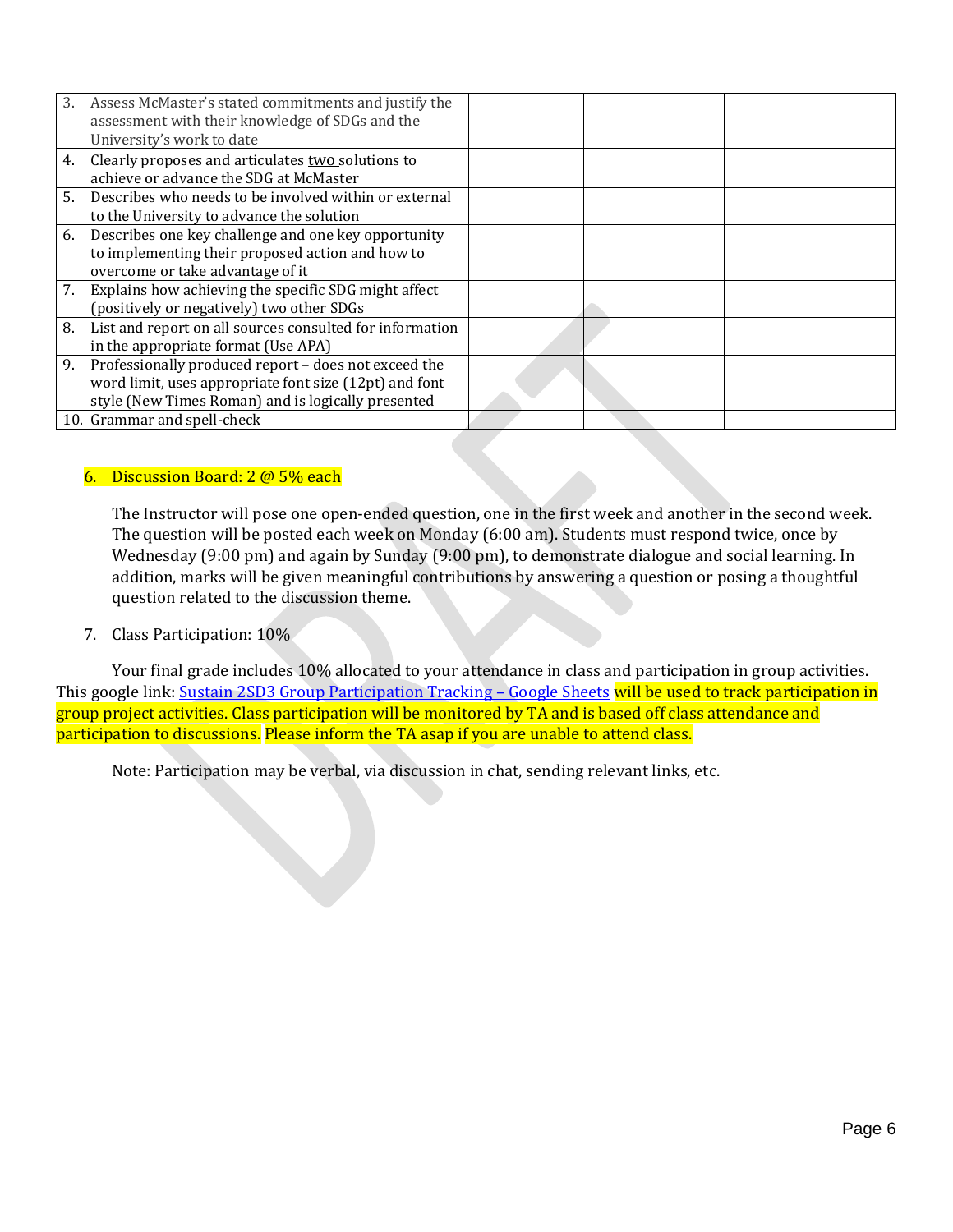# TENTATIVE SCHEDULE

# *Spring – Summer 2021*

| Week                   | <b>Topic and tasks</b>                                                                                                                   |  |
|------------------------|------------------------------------------------------------------------------------------------------------------------------------------|--|
|                        | <b>Introductions and the SDGs</b>                                                                                                        |  |
| Week 1: May 3rd, 2022  | <b>Pre-class activities:</b>                                                                                                             |  |
|                        | a. Review the course syllabus                                                                                                            |  |
|                        | b. Watch this video: How We Can Make the World a Better Place by 2030                                                                    |  |
|                        | Michael Green   TED Talks: https://youtu.be/o08ykAqLOxk                                                                                  |  |
|                        | c. Read the papers below:                                                                                                                |  |
|                        | Sachs, J. D. (2012). From millennium development goals to sustainable                                                                    |  |
|                        | development goals. The Lancet, 379(9832), 2206-2211.                                                                                     |  |
|                        | Sachs, J. D. (2015). The age of sustainable development. Columbia<br>$\circ$                                                             |  |
|                        | University Press. (Chapter 1)                                                                                                            |  |
|                        |                                                                                                                                          |  |
|                        | <b>Optional Reading:</b>                                                                                                                 |  |
|                        | Wolfgang Sachs (2020). The age of development: an obituary: The age of                                                                   |  |
|                        | development: an obituary   New Internationalist                                                                                          |  |
|                        | In-class activities:                                                                                                                     |  |
|                        | Part 1: Introductions and Review of Course Syllabus                                                                                      |  |
|                        | a. Ice-breaker - poll and discussion of results                                                                                          |  |
|                        | b. Discussion of course vision, outline, and expectations                                                                                |  |
|                        | c. The 17 Rooms Group formation and activity                                                                                             |  |
|                        | <b>Post-class activities</b>                                                                                                             |  |
|                        | Contribute to the first discussion board May $11th$ 5pm and May $15th$ 5pm                                                               |  |
| Week 1: May 5th, 2020  | 1. SDG Group Update/Check up                                                                                                             |  |
|                        | 2. Mini-lecture 1: Introduction to Sustainability and the SDGs                                                                           |  |
|                        | 3. Mini-Lecture 2: A Tour of the 17 Global Goals                                                                                         |  |
|                        | 4. Class Activity: Group Debate                                                                                                          |  |
| Week 2: May 10th, 2022 | The SDGs in Action 1: First Social Simulation "The World's Future"                                                                       |  |
|                        | <b>Pre-class activities</b>                                                                                                              |  |
|                        | Review game rules (will be provided to you via Avenue to Learn)<br>a.<br>Watch these videos on Social Simulations and the World's Future |  |
|                        | $\mathbf b$ .<br>Simulation:                                                                                                             |  |
|                        | o What are social simulations?                                                                                                           |  |
|                        | https://youtu.be/03rJwrcgB_0                                                                                                             |  |
|                        | o What is The Word's Future Online social simulation?                                                                                    |  |
|                        | <u> https://www.youtube.com/watch?v=u80n3WkxCNs</u>                                                                                      |  |
|                        | o The World's Future Online teaser 2021:                                                                                                 |  |
|                        | https://www.youtube.com/watch?v=5uLUPsx34Nk                                                                                              |  |
|                        | Pre-class activity: Weekly Readings will be provided                                                                                     |  |
|                        |                                                                                                                                          |  |
|                        | In-class activity                                                                                                                        |  |
|                        | Mini-lecture: game introduction<br>a.                                                                                                    |  |
|                        | b. Play simulation rounds                                                                                                                |  |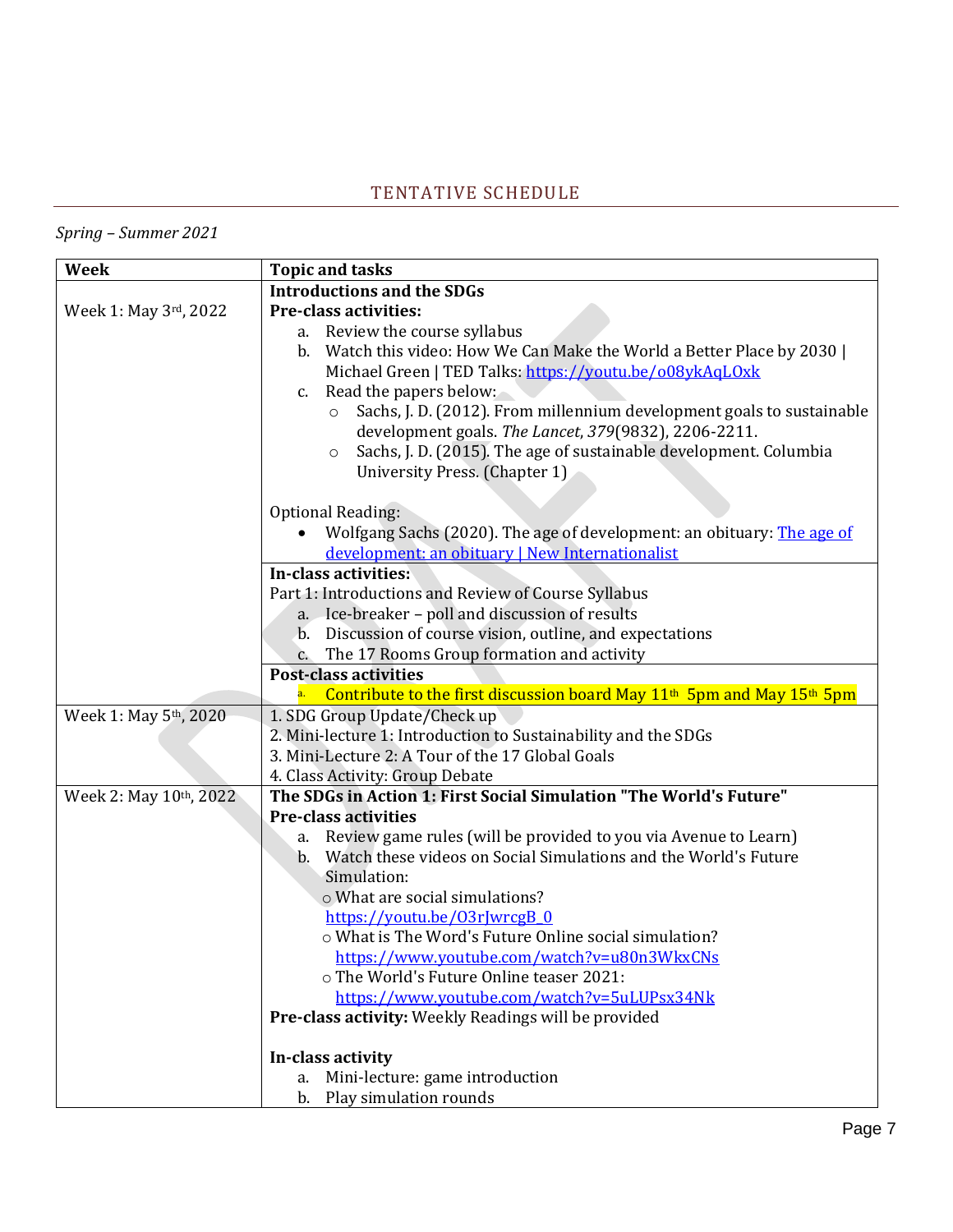| <b>Post-class activity</b>                                                          |  |
|-------------------------------------------------------------------------------------|--|
| a. Complete first reflective assignment by 5 pm May 16th                            |  |
| 1. Simulation Debriefing                                                            |  |
| 2. Reflections and discussions on governance and institutional challenges for       |  |
| achieving the SDGs. Readings will be provided.                                      |  |
| 3. Group Project Updates: SDG Interactions Activity                                 |  |
| The SDGs in Action 2: Second Simulation "Climate Action"                            |  |
| <b>Pre-class activities</b>                                                         |  |
| a. Weekly Readings will be provided                                                 |  |
| Review game rules (will be provided to you via Avenue to Learn)<br>b.               |  |
| Watch the promotional videos on Climate Action Simulation:<br>$c_{\cdot}$           |  |
| https://youtu.be/j3PNuKq14Co                                                        |  |
| In-class activity                                                                   |  |
| Mini-lecture: game introduction<br>a.                                               |  |
| b. Play simulation rounds                                                           |  |
| c. Facilitator Debriefing                                                           |  |
| d. Question and expectations on the oral presentations on final report              |  |
| submission                                                                          |  |
| <b>Post-class activities</b>                                                        |  |
| Complete second reflective assignment by May 20th at 5:00 pm<br>a.                  |  |
| Contribute to the second discussion board on May 18th 5pm and May 22nd<br>b.        |  |
| 5pm                                                                                 |  |
| 1. Simulation Debriefing                                                            |  |
| 2. Reflections and discussions on climate change and climate action. Readings will  |  |
| be provided.                                                                        |  |
| 3. Group Project Updates/Activity                                                   |  |
| 1. Class Wrap-up                                                                    |  |
| 2. Recap: Looking back and looking forward                                          |  |
| The 17 Rooms Group Presentations                                                    |  |
|                                                                                     |  |
| Pre-class activities                                                                |  |
| a. Submit your pre-recorded presentation by Tuesday, May 23rd at 5 pm via           |  |
| Avenue to Learn.                                                                    |  |
| Watch: How to Create an Awesome Slide Presentation:<br>b.                           |  |
| https://youtu.be/6bSOAl1i8bw                                                        |  |
|                                                                                     |  |
| In-lass activities                                                                  |  |
| a. Introduction and recap of presentation guidelines                                |  |
| b. Presentations                                                                    |  |
| <b>Note</b> : During the presentations, each group is expected to provide three (3) |  |
| comments/questions through the chat focusing on:                                    |  |
| (1) Which aspect of the presentation worked very well.<br>$\bullet$                 |  |
| (2) Which aspect of the presentation needs to be improved, and                      |  |
| (3) What would you have liked to see that the group didn't talk about?              |  |
|                                                                                     |  |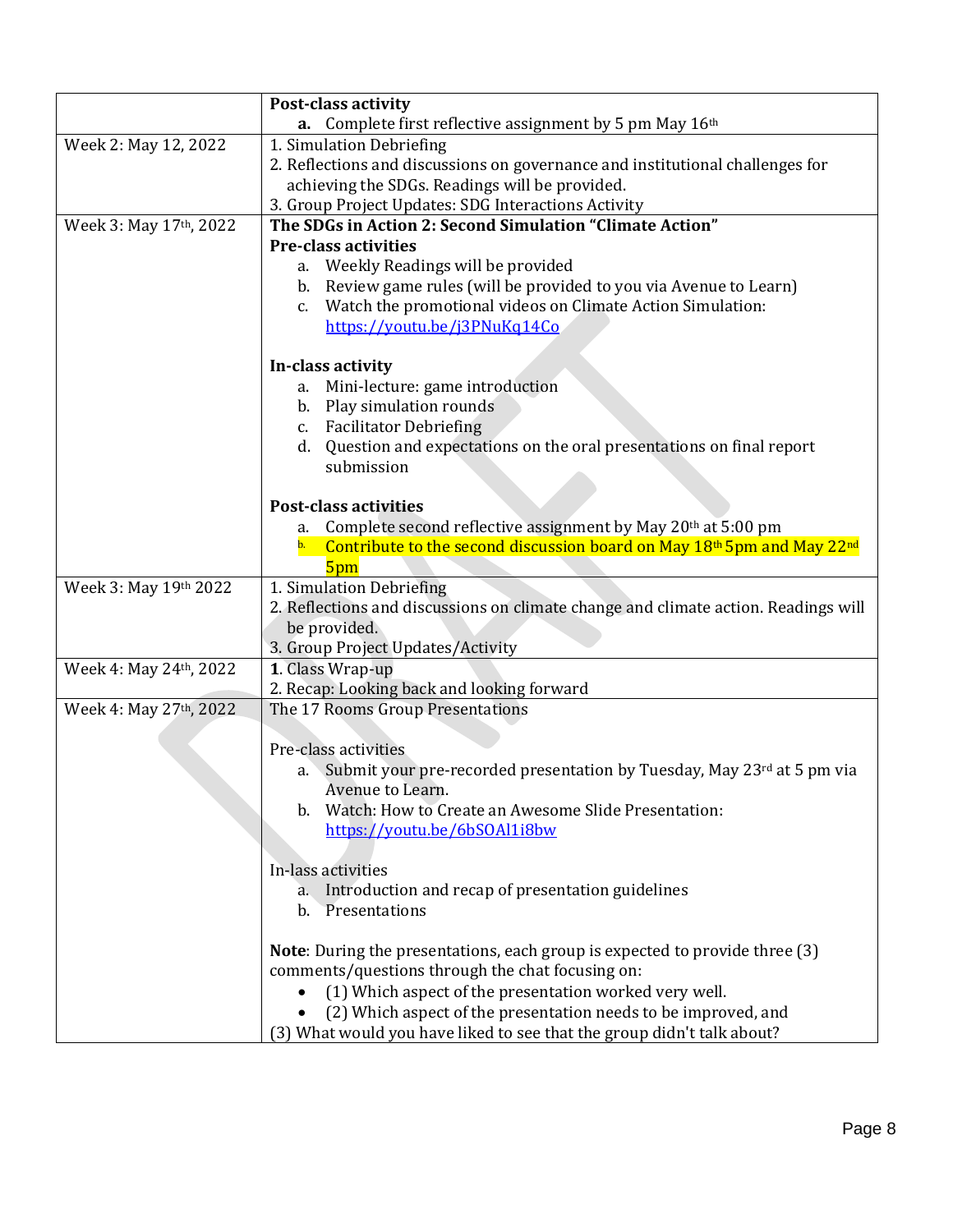## *Class Attendance & Participation*

Students are expected to attend each class and group meeting, be on time and stay for the full duration. Additionally, students are expected to be fully present, which includes removing all potential distractions, demonstrating respect for their learning and the experience of those around them, and participating in activities and discussions.

Students will contribute to a specific topic on the discussion board in Avenue to Learn for the first two weeks. After that, your TAs would be available to moderate discussions and keep records of who is participating or not participating.

#### *Assignment Submission Guidelines*

*Format:* To ensure the Instructor can include detailed feedback and comments, assignments should be submitted in Word format via Avenue to Learn, unless otherwise stated.

Style: Using APA, MLA or Chicago style is preferred, but consistency is of utmost importance. See [OWL](https://owl.purdue.edu/owl/research_and_citation/apa_style/apa_formatting_and_style_guide/general_format.html) for support.

#### *Course Modifications*

The Instructor and University reserve the right to modify elements of the course during the term. The University may change the dates and deadlines for any or all courses in extreme circumstances. If either type of modification becomes necessary, reasonable notice and communication with the students will be explained, and the opportunity to comment on changes. It is the responsibility of the student to check his/her McMaster e-mail and course websites weekly during the term and to note any changes.

## *Communications*

It is the student's responsibility to:

- Maintain current contact information with the University, including address, phone numbers, and emergency contact information.
- Use the University provided e-mail address or maintain a valid forwarding e-mail address.
- Regularly check the official University communications channels. Official University communications are considered received if sent by postal mail, by fax, or by e-mail to the student's designated primary e-mail account via their "@mcmaster.ca" alias.

# POLICIES

## *Academic Integrity*

You are expected to exhibit honesty and use ethical behaviour in all aspects of the learning process. Academic credentials you earn are rooted in principles of honesty and academic integrity. **It is your responsibility to understand what constitutes academic dishonesty.**

Academic dishonesty is to knowingly act or fail to act in a way that results or could result in unearned academic credit or advantage. This behaviour can result in serious consequences, e.g., the grade of zero on an assignment, loss of credit with a notation on the transcript (notation reads: "Grade of F assigned for academic dishonesty"), and/or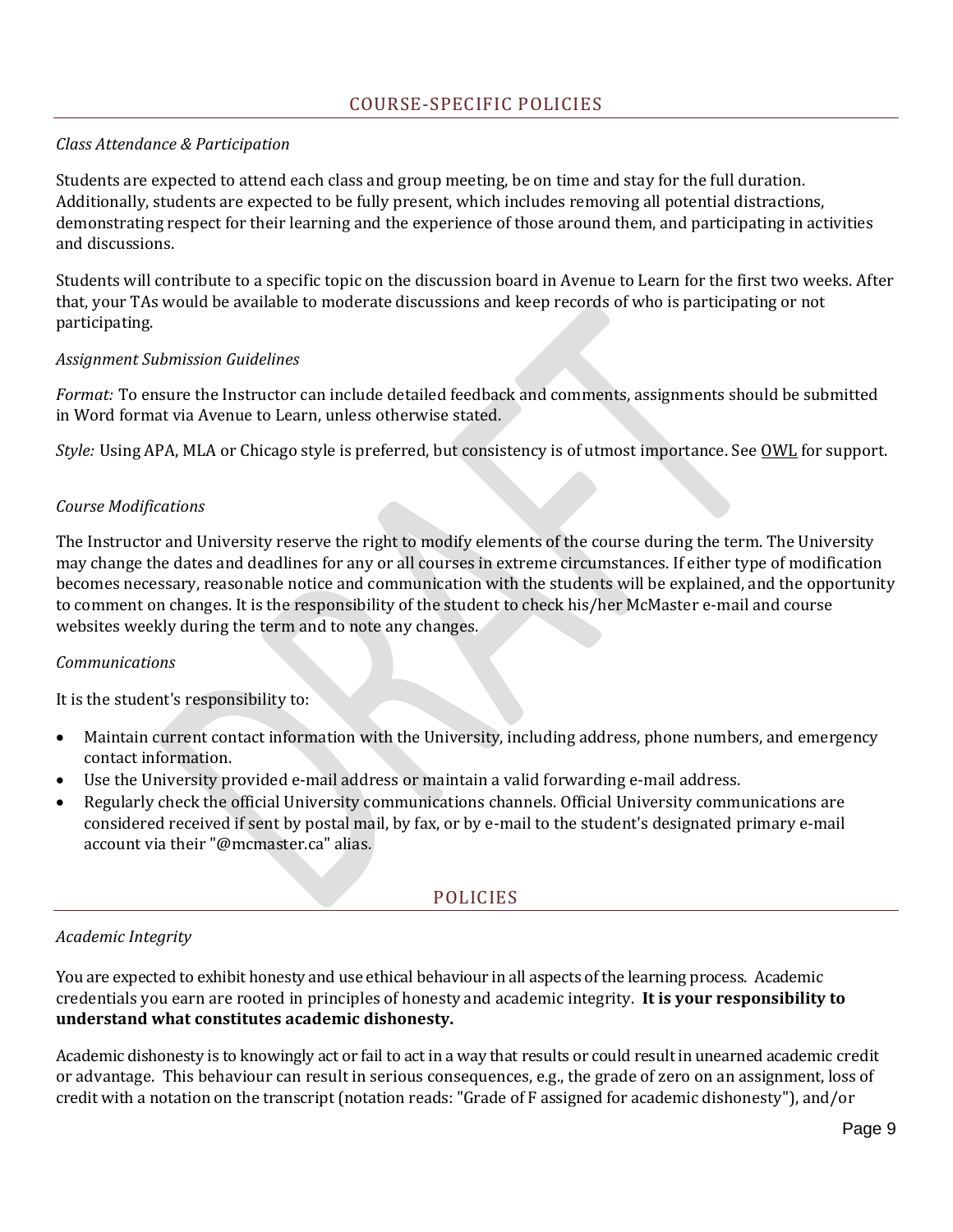suspension or expulsion from the University. For information on the various types of academic dishonesty, please refer to the *[Academic Integrity Policy](https://www144.statcan.gc.ca/sdg-odd/index-eng.htm)*, located at https://secretariat.mcmaster.ca/university-policies-proceduresguidelines/

The following illustrates only three forms of academic dishonesty:

- Plagiarism, e.g., submitting work that is not one's own or for which another credit has been obtained.
- Improper collaboration in group work.
- Copying or using unauthorized aids in tests and examinations.

## *Authenticity/Plagiarism Detection*

*Some courses may* use a web-based service (Turnitin.com) to reveal authenticity and ownership of studentsubmitted work. For courses using such software, students will be expected to submit their work electronically either directly to Turnitin.com or via an online learning platform (e.g. A2L, etc.) using plagiarism detection (a service supported by Turnitin.com) so it can be checked for academic dishonesty.

Students who do not wish their work to be submitted through the plagiarism detection software must inform the Instructor before the assignment is due. No penalty will be assigned to a student who does not submit work to the plagiarism detection software. **All submitted work is subject to normal verification that standards of academic integrity have been upheld** (e.g., online search, other software, etc.). For more details about McMaster's use of Turnitin.com please go to [www.mcmaster.ca/academicintegrity.](http://www.mcmaster.ca/univsec/fippa/fippa.cfm)

## *Courses with an Online Element*

*Some courses may* use online elements (e.g., e-mail, Avenue to Learn (A2L), LearnLink, web pages, capa, Moodle, ThinkingCap, etc.). Students should be aware that, when they access the electronic components of a course using these elements, private information such as first and last names, user names for the McMaster e-mail accounts, and program affiliation may become apparent to all other students in the same course. The available information is dependent on the technology used. Continuation in a course that uses online elements will be deemed consent to this disclosure. If you have any questions or concerns about such disclosure please discuss this with the course instructor.

## *Online Proctoring*

**Some courses may** use online proctoring software for tests and exams. This software may require students to turn on their video camera, present identification, monitor and record their computer activities, and/or lock/restrict their browser or other applications/software during tests or exams. This software may be required to be installed before the test/exam begins.

## *Conduct Expectations*

As a McMaster student, you have the right to experience, and the responsibility to demonstrate, respectful and dignified interactions within all of our living, learning and working communities. These expectations are described in the *Code of Student Rights & [Responsibilities](https://secretariat.mcmaster.ca/app/uploads/Code-of-Student-Rights-and-Responsibilities.pdf)* (the "Code"). All students share the responsibility of maintaining a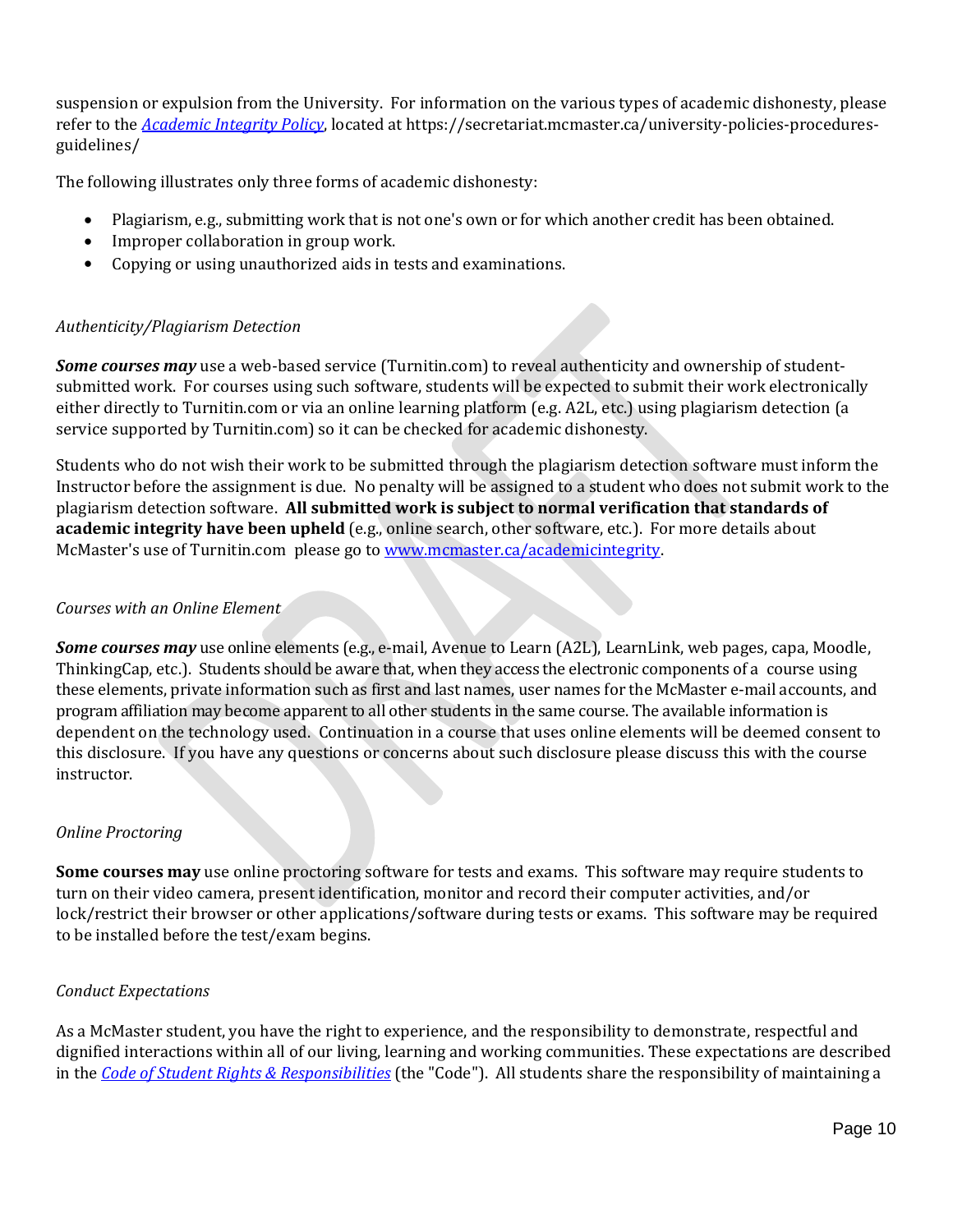positive environment for the academic and personal growth of all McMaster community members, **whether in person or online**.

It is essential that students be mindful of their interactions online, as the Code remains in effect in virtual learning environments. The Code applies to any interactions that adversely affect, disrupt, or interfere with reasonable participation in University activities. Student disruptions or behaviours that interfere with university functions on online platforms (e.g., use of Avenue 2 Learn, WebEx or Zoom for delivery), will be taken very seriously and will be investigated. Outcomes may include restriction or removal of the involved students' access to these platforms.

#### *Academic Accommodations of Students with Disabilities*

Students with disabilities who require academic accommodation must contact Student [Accessibility Services](https://council.science/wp-content/uploads/2017/05/SDGs-interactions-executive-summary.pdf) (SAS) at 905-525-9140 ext. 28652 or [sas@mcmaster.ca](mailto:sas@mcmaster.ca) to make arrangements with a Program Coordinator. For further information, consult McMaster University's *[Academic Accommodation](https://www.youtube.com/watch) of Students with Disabilities* policy.

#### *Protection of Privacy Act (FIPPA)*

The Freedom of Information and Protection of Privacy Act (FIPPA) applies to universities. Instructors should take care to protect student names, student numbers, grades and all other personal information at all times. For example, the submission and return of assignments and the posting of grades must be done in a manner that ensures confidentiality - see [http://www.mcmaster.ca/univsec/fippa/fippa.cfm](http://sdg.iisd.org/news/bccic-assesses-canadas-progress-on-sdgs/)

#### *Requests for Relief for Missed Academic Term Work*

McMaster Student Absence Form (MSAF): In the event of an absence for medical or other reasons, students should review and follow the Academic Regulation in the Undergraduate Calendar "Requests for Relief for Missed Academic Term Work".

#### *Academic Accommodations for Religious, Indigenous or Spiritual Observances (RISO)*

Students requiring academic accommodation based on religious, indigenous or spiritual observances should follow the procedures set out in the RISO policy. Students should submit their request to their Faculty Office normally within 10 working days of the beginning of term in which they anticipate a need for accommodation or to the Registrar's Office prior to their examinations. Students should also contact their instructors as soon as possible to make alternative arrangements for classes, assignments, and tests.

#### *Copyright and Recording*

Students are advised that lectures, demonstrations, performances, and any other course material provided by an instructor include copyright protected works. The Copyright Act and copyright law protect every original literary, dramatic, musical and artistic work, including lectures by University instructors.

The recording of lectures, tutorials, or other methods of instruction may occur during a course. Recording may be done by either the Instructor for the purpose of authorized distribution, or by a student for the purpose of personal study. Students should be aware that their voice and/or image may be recorded by others during the class. Please speak with the Instructor if this is a concern for you.